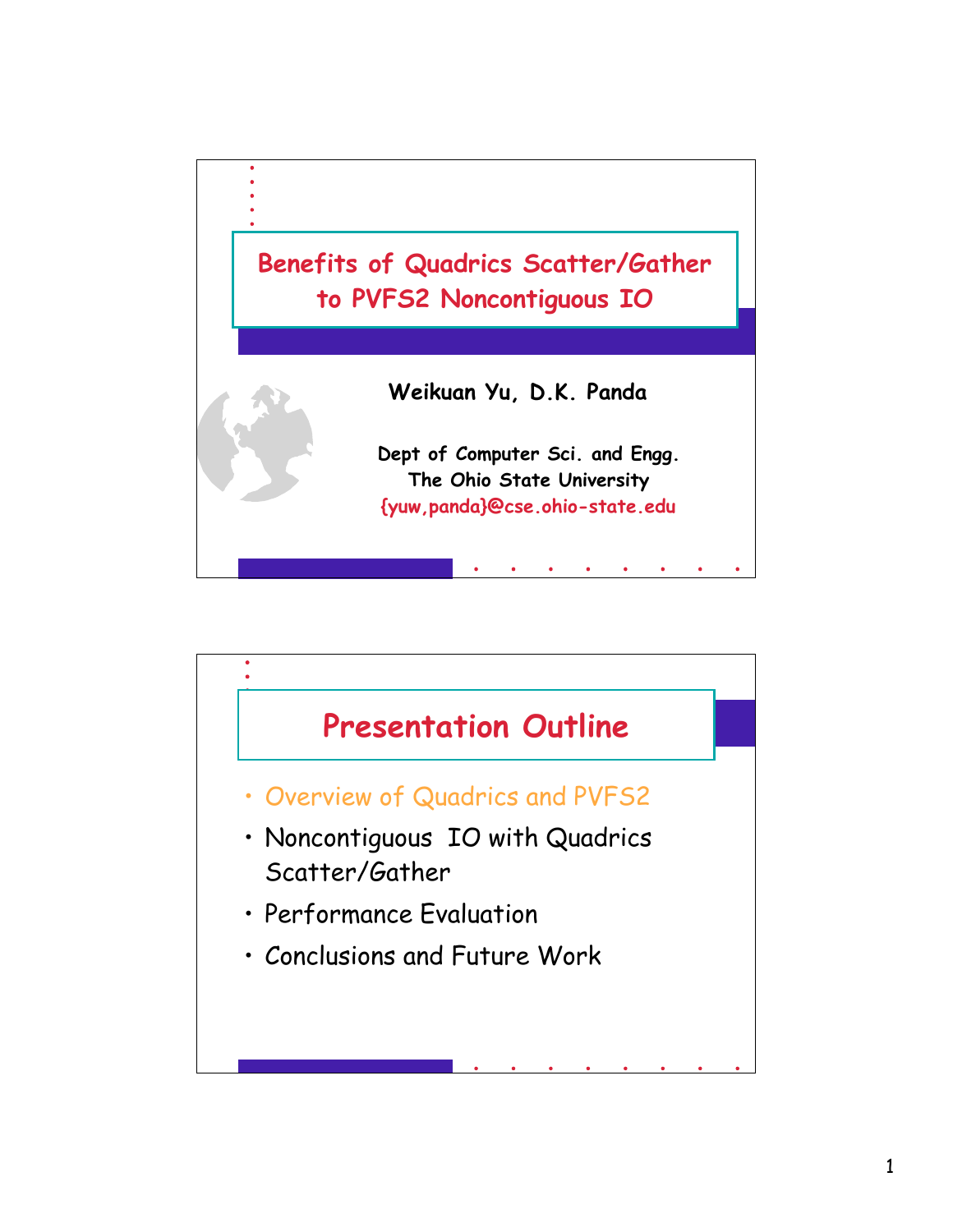

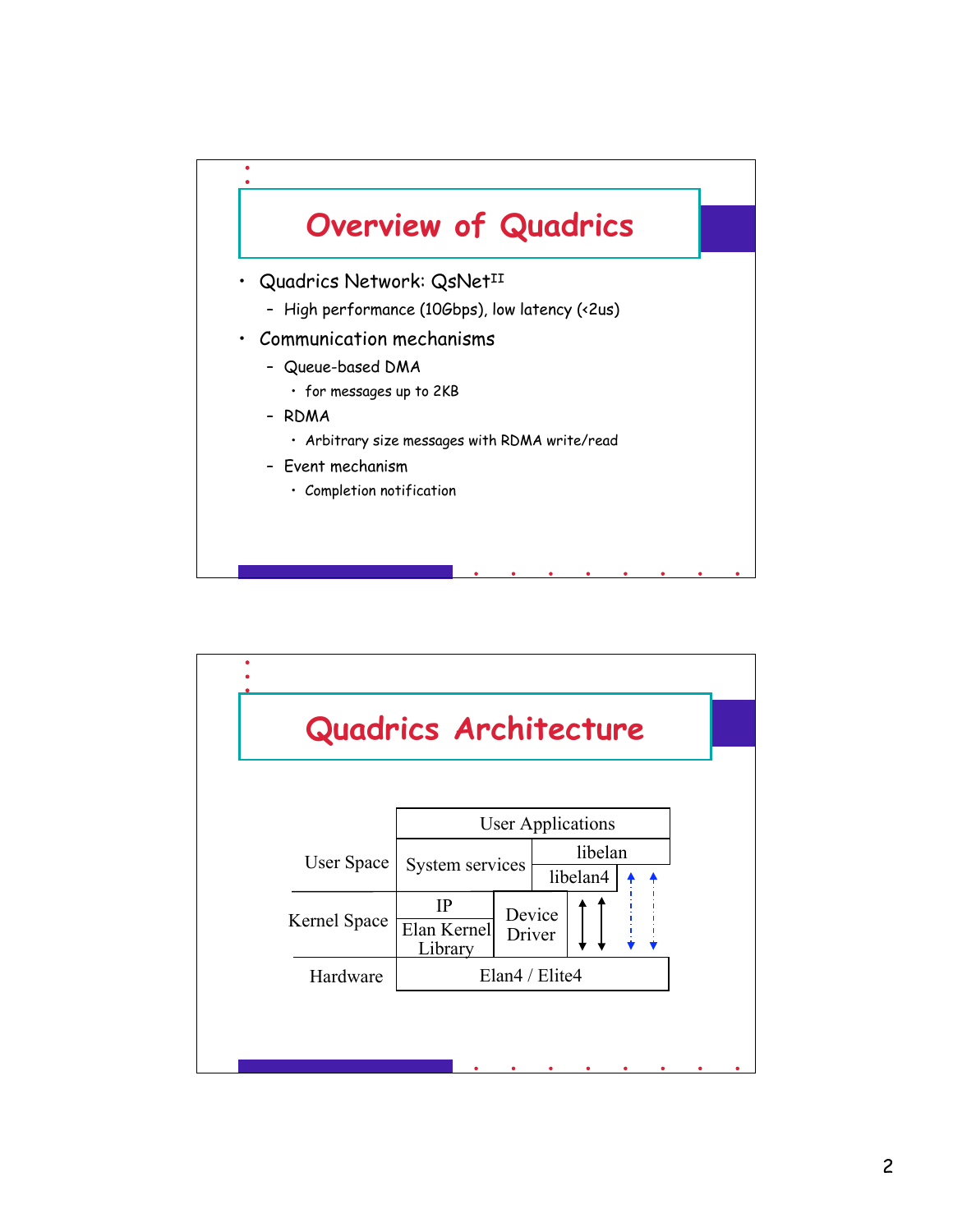## **Parallel IO with PVFS2**

- A Parallel Virtual File system (2nd)
	- Designed for HPC, non-Posix compliant
	- List, structured IO

 $\bullet$ 

- Lockless and stateless
- High speed interconnects used in PVFS2
	- Myrinet and InfiniBand
	- User-level communication and RDMA
	- Recently, we have designed a high performance implementation of PVFS2 over Quadrics
- W. Yu, S. Liang and D.K. Panda. High Performance Support of Parallel Virtual File System (PVFS2) over Quadrics. The 19th ACM International Conference on Supercomputing (ICS '05). June, 2005

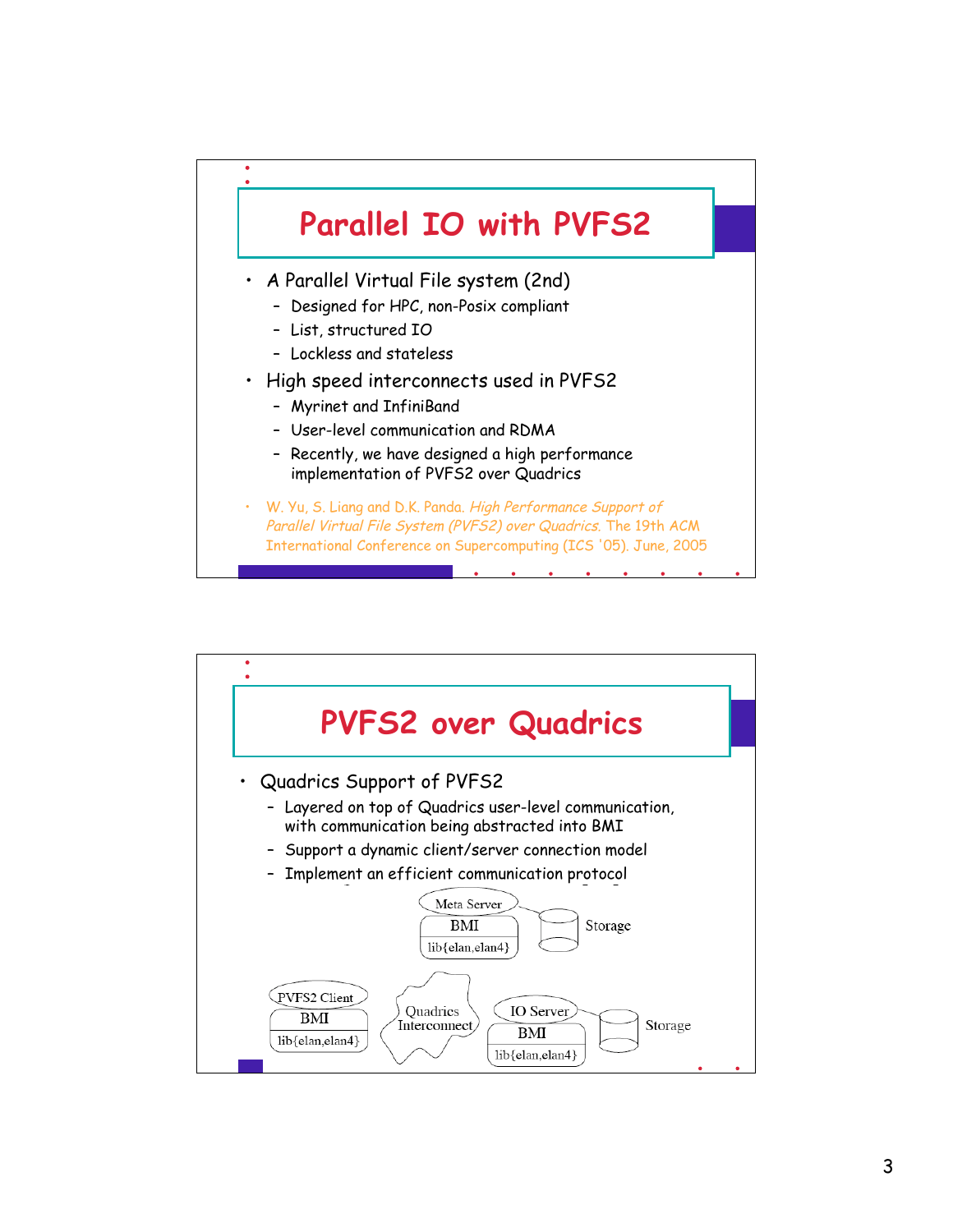

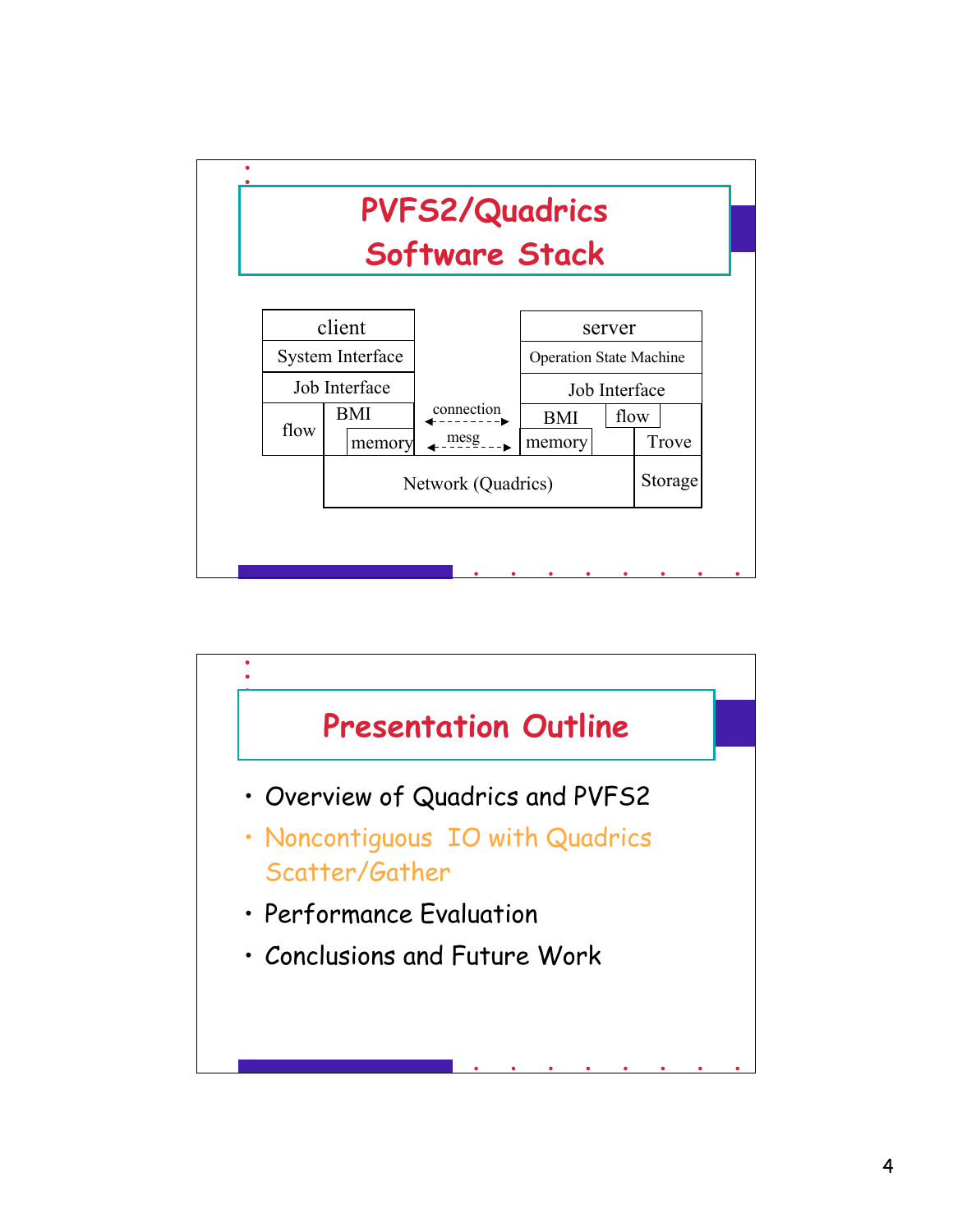

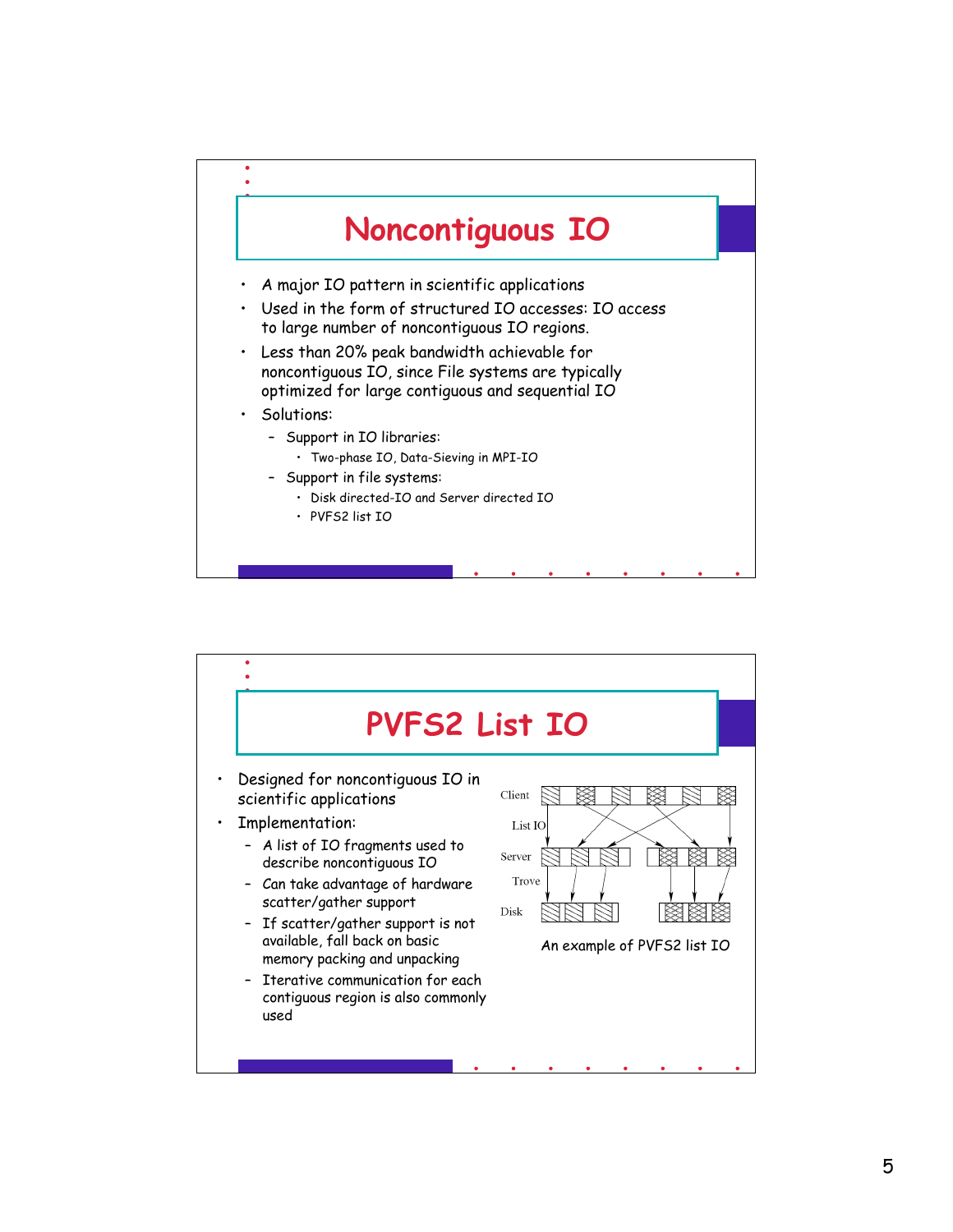

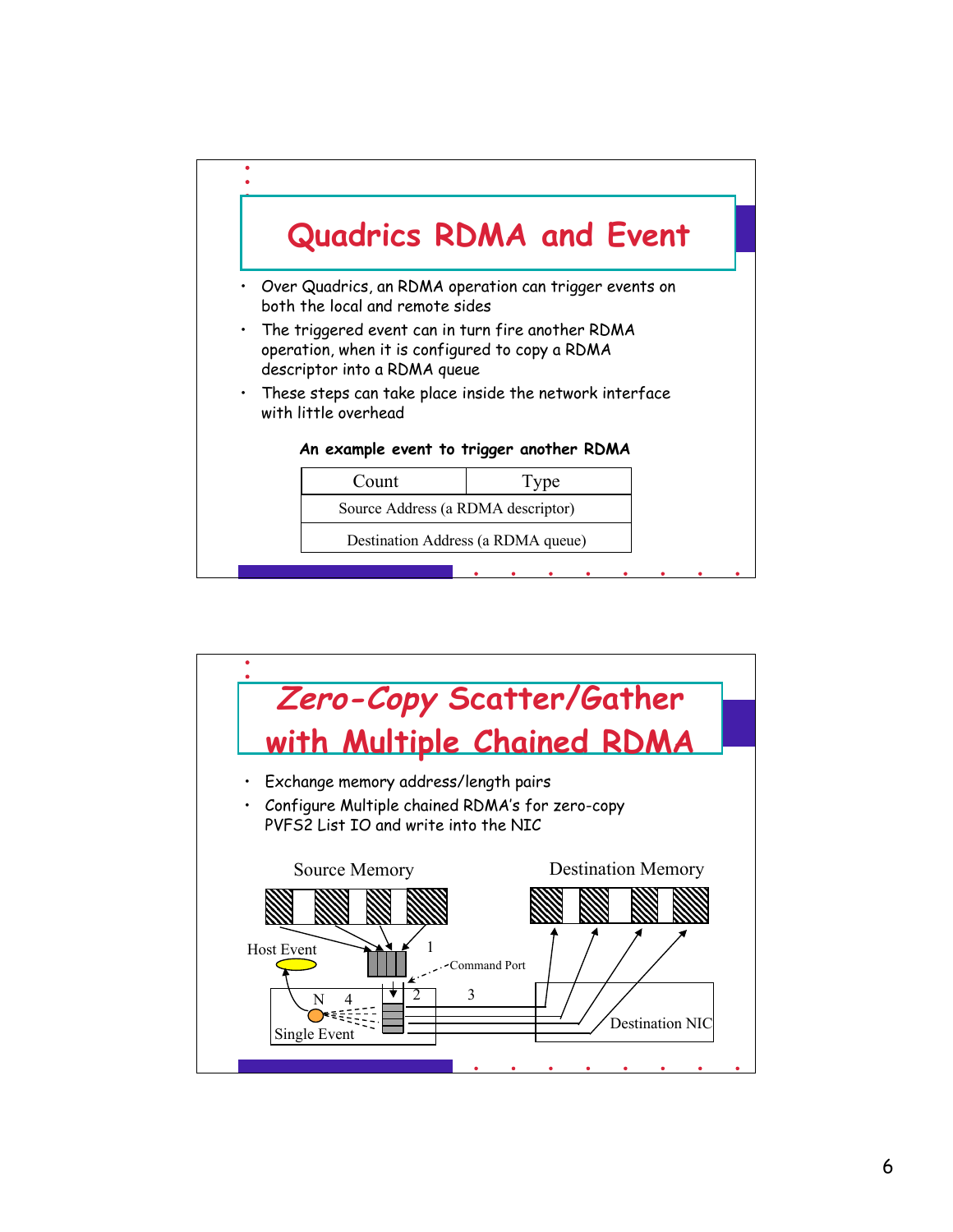

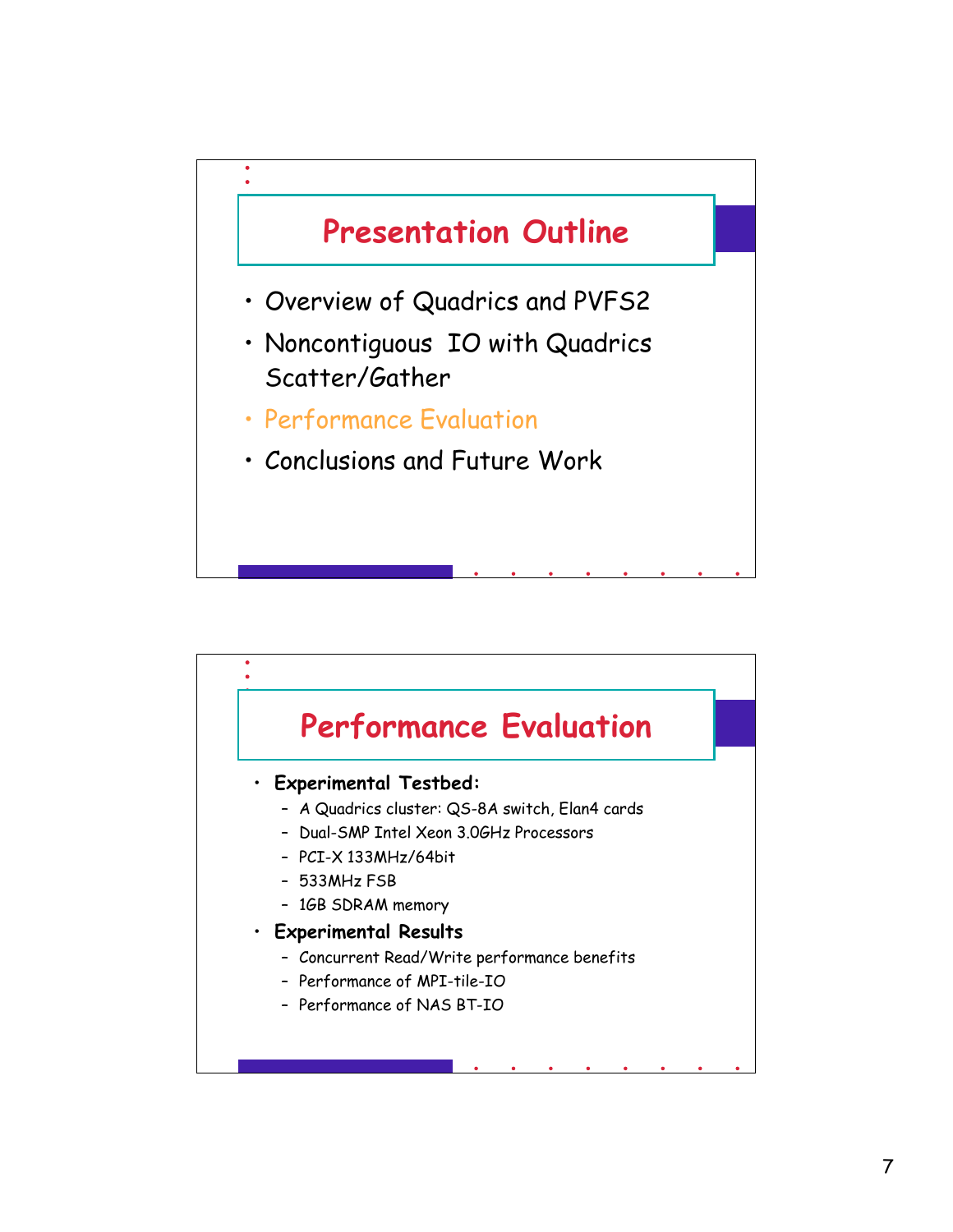

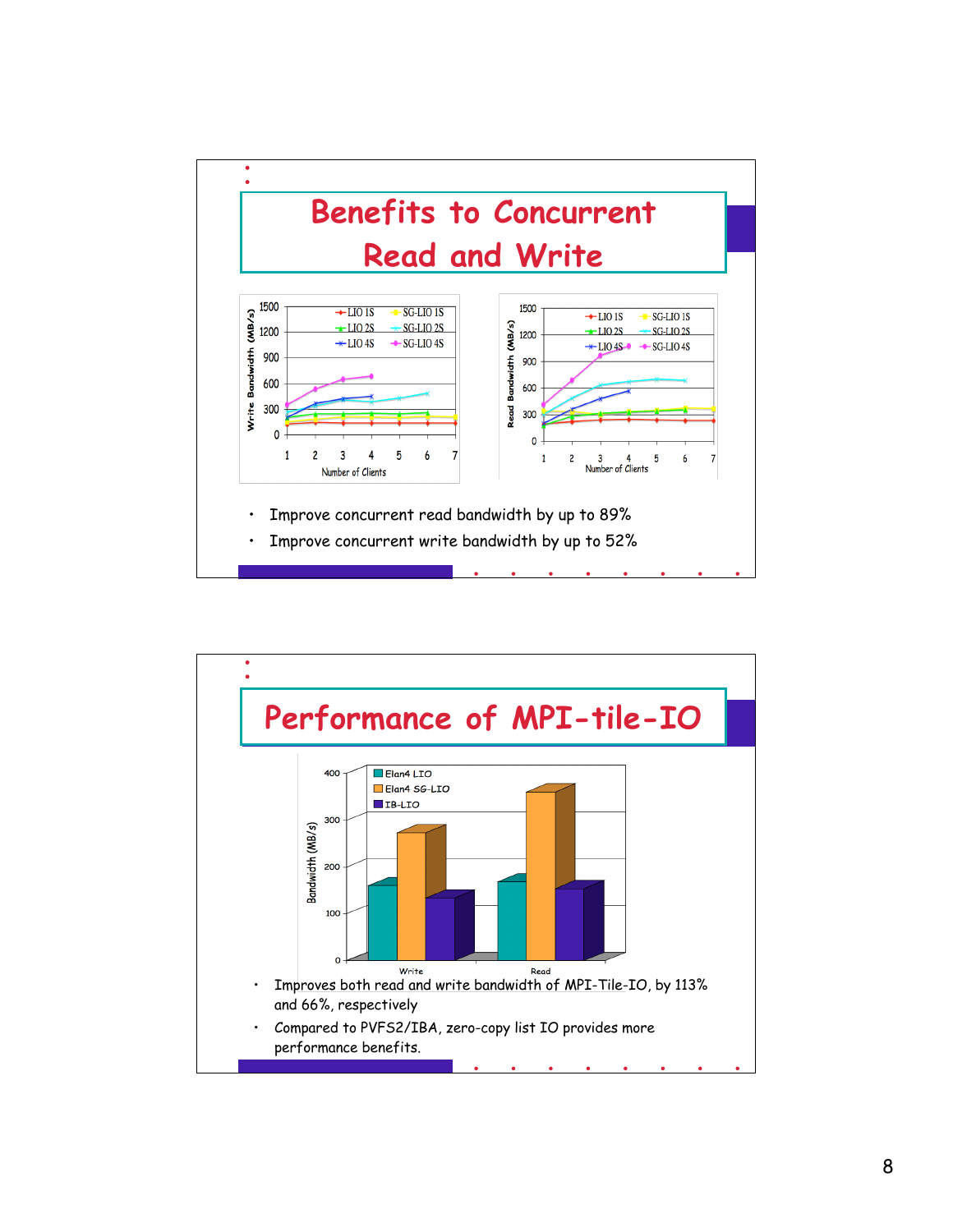## **Performance of BT-IO**

 $\bullet$ 

| Table: Performance of BT-IO (seconds) |          |         |
|---------------------------------------|----------|---------|
| `ype                                  | Duration | IO Time |
| NO IO                                 | 61.71    |         |
| BT/IO Elan4-SG-LIO                    | 63.83    | 2.12    |
| BT/IO Elan4 LIO                       | 67.32    | 5.61    |
| <b>BT/IO IBA</b>                      | 69.60    | 7 89    |

• Zero-copy scatter/gather improves the IO time of BT-IO by 62% from 5.61s down to 2.12s

• PVFS2/Elan4 with zero-copy scatter/gather performs significant better than PVFS2/IBA